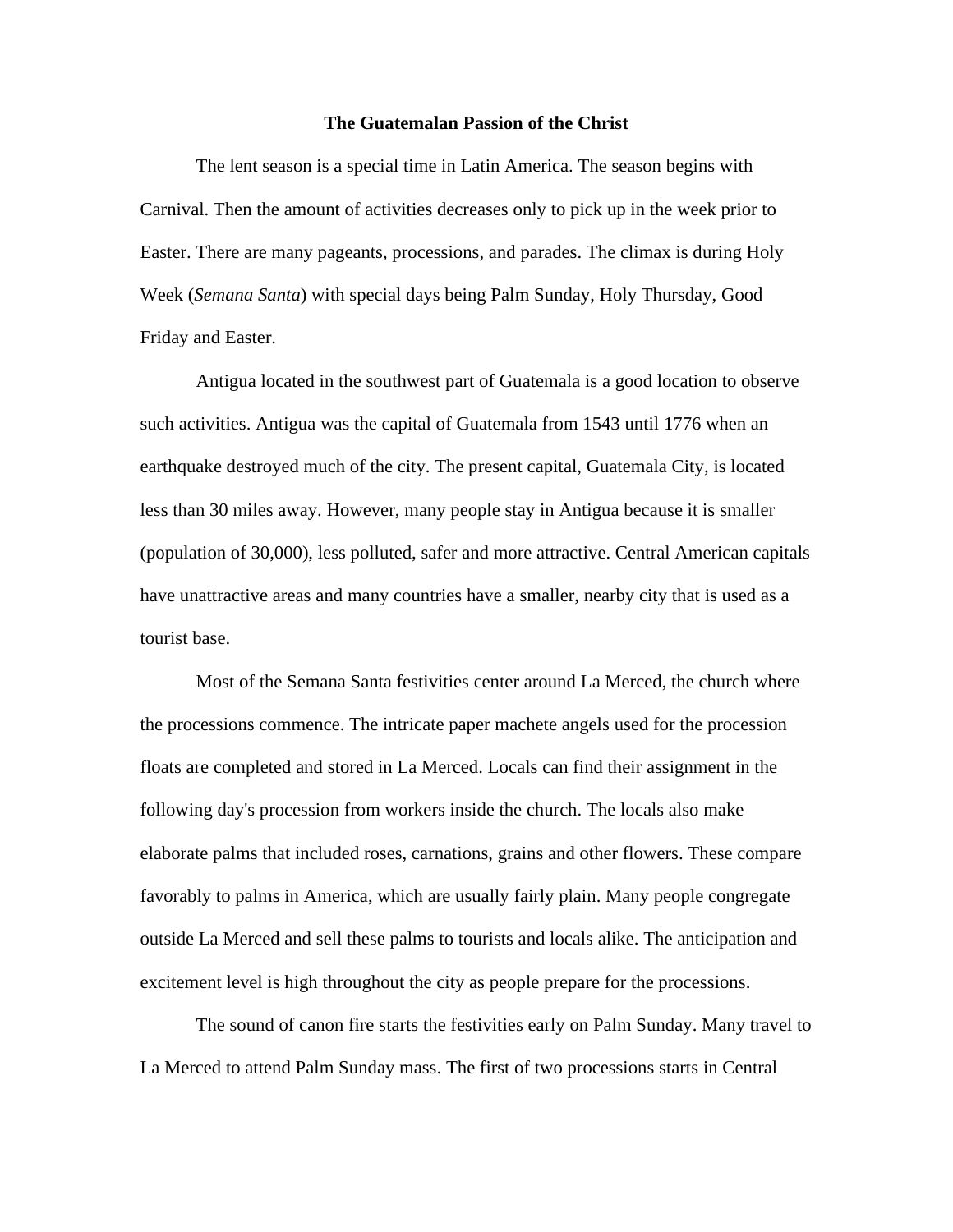Park shortly after the mass and includes live actors who reenact the life of Jesus. It lasts for over three hours, which is a long time, but a lot happened during the life of Jesus. A



man on a horse leads the procession, blowing his seashell horn, followed by a group of dancing children dressed in white and purple. The actors are next, followed by a donkey, sheep, and finally the residents of Antigua. Even

people that don't know Spanish can understand the play by what miracle Jesus was performing. The stories of Mary Magdalene, Martha, and Lazerus are retold.

The preparation for the second procession starts after the first one finishes.

Guatemalans create carpets (alfombras) on the road where the procession route would pass. The base for the carpet was usually made of pine trees, colored sawdust or flower petals. Then the artists add a design, which usually had a religious theme. The carpets are made out of palms, roses, lettuce, carnations, sunflowers, and even bottle caps. Some of the carpets are over 300 meters long. Unfortunately, all these beautiful carpets would soon be destroyed.

The procession begins and ends at La Merced.



The actors, dressed up as Romans, make sure that the route is cleared of people. Men dressed in purple and white assist them; they would also carry the float later in the day.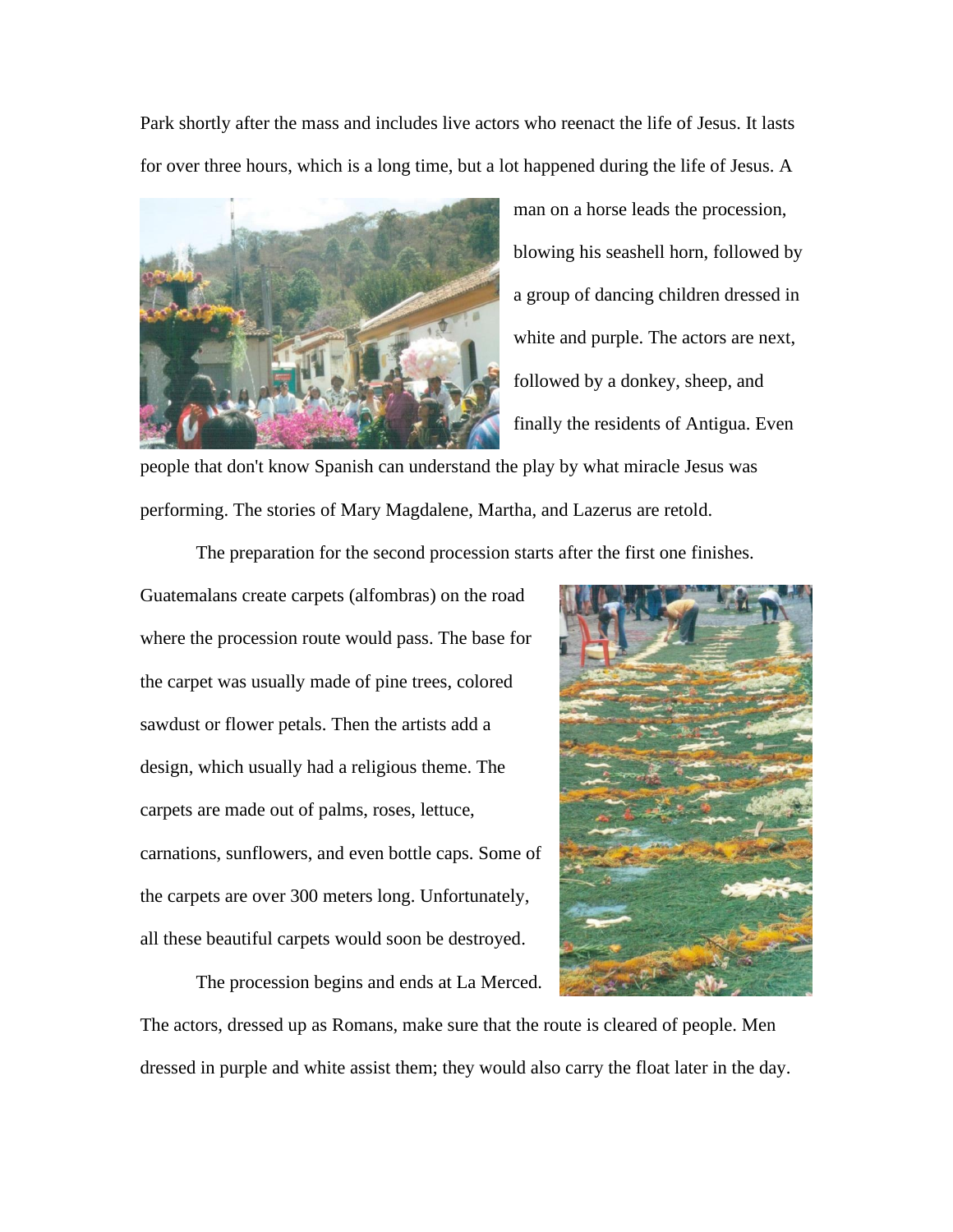Eighty men are needed to carry the sixty-foot float that featured a statue of Jesus carrying the cross, along with John the Baptist, and eight paper machete angels. A float of Mother Mary follows the first float and was carried by forty veiled women. A full band follows both floats and then the people trail behind. The deliberate procession starts at one in the afternoon and ends at one in the morning; twelve hours of walking the cobblestone streets of Antigua.

Talking a break from the festivities, there are other things to see in the city. Iglesia de San Francisco built in the sixteenth century is Antigua's second most important church. Along the exterior wall is engraved the Stations of the Cross. Casa Popenoe, built in 1636, is one of many houses where a royal official's family used to live and can be visited to get a sense of their standard of living. Included in Popenoe is a kitchen, garden where they grew all the necessary spices, and bath, in which hot water was rotated in from the kitchen. Also in the house was a small room where they kept passenger pigeons, which were a means of communication.

Other attractions include Universidad de San Carlos, which houses religious artifacts. Nearby is Central Park, which is a place to shop and people watch. One little



entrepreneur, Maria, was trying to sell me Mayan scarves for two dollars. She told me that it took her three months to make one scarf and placed one in my hands. When I said I didn't want one she would say that I was bad and ran away. She was